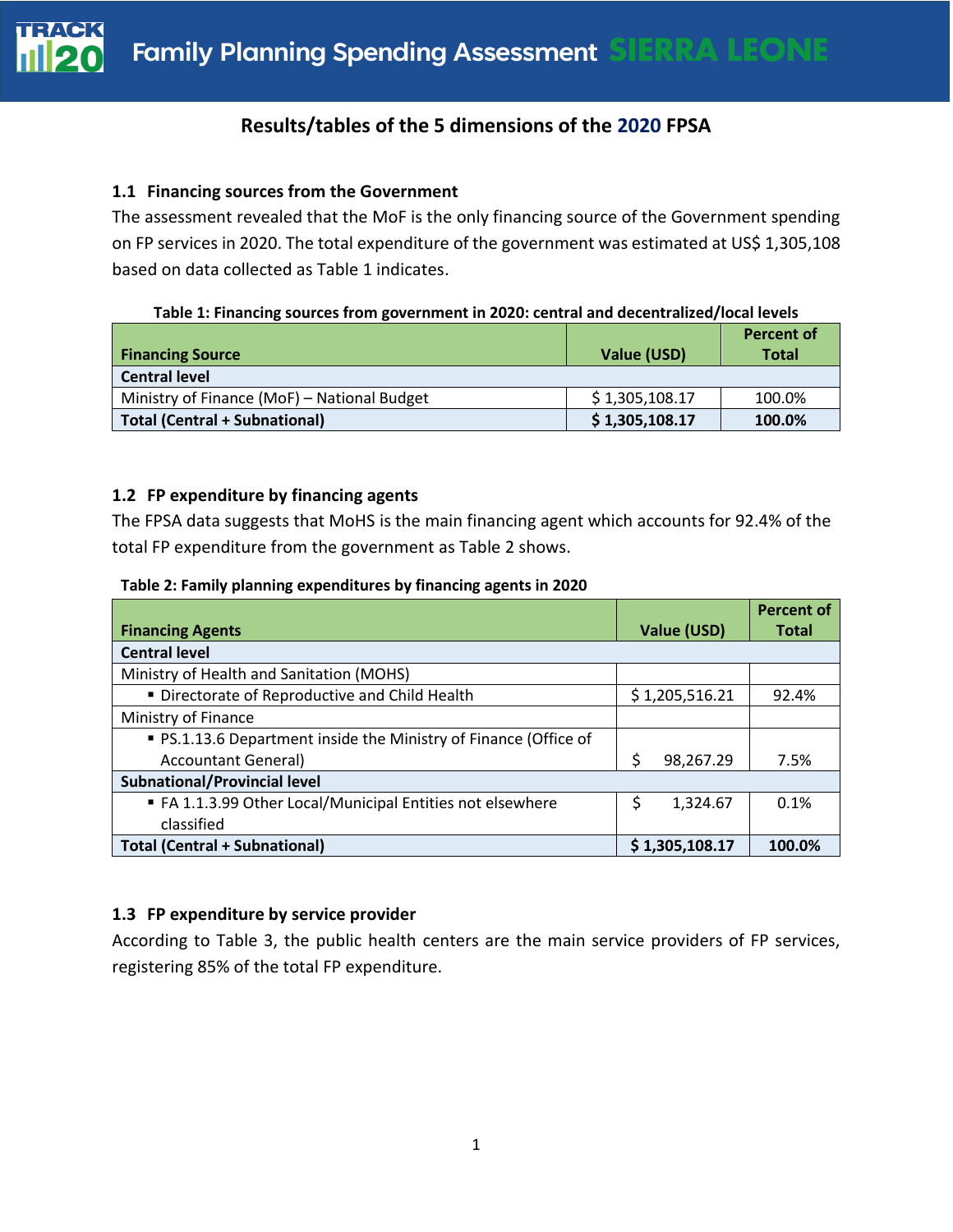|                                                                       |    |                | <b>Percent of</b> |
|-----------------------------------------------------------------------|----|----------------|-------------------|
| <b>Service Provider</b>                                               |    | Value (USD)    | <b>Total</b>      |
| <b>Ministry of Health and Sanitation (MoHS)</b>                       |    |                |                   |
| PS.1.1.1 Public general hospitals                                     | Ś  | 67,441.98      | 5.2%              |
| PS.2.1.1 Private non-profit general hospitals                         |    | 264.99         | $0.0\%$           |
| PS.1.1.3 Public health centers                                        |    | \$1,109,308.59 | 85.0%             |
| PS.2.10 Faith Based Organizations health centers                      | Ś  | 13,642.16      | 1.0%              |
| PS.2.1.2 Private non-profit specialty hospitals                       | Ś  | 9,077.70       | 0.7%              |
| PS.1.1.2 Public specialty hospitals                                   | \$ | 7,105.46       | 0.5%              |
| PS.1.13.2 Departments inside the Ministry of Health (FP/RH Programme) |    | 98,267.29      | 7.5%              |
| <b>Total</b>                                                          |    | \$1,305,108.17 | 100.0%            |

## **Table 3: Family planning expenditures by service provider type in 2020**

## **1.4 FP expenditure by spending categories**

The main family planning spending category (FPSC) and likewise the main input/production of family planning expenditure are the 'provision of implants' and 'implants and related consumables' with 73.2% of total FP expenditure, each. Tables 4 and 5 present the family planning spending categories (FPSC) and Inputs/Production Factors/objects of FP expenditures, respectively.

#### **Table 4: Family Planning Spending categories (FPSC) in 2020**

| <b>Family Planning Spending Categories</b>                    | Value (USD)     | % of total |
|---------------------------------------------------------------|-----------------|------------|
| FPSC 1.4: Prescription and provision of male condoms for FP   | 25,053.07<br>Ś  | 1.9%       |
| FPSC 1.5: Prescription and provision of female condoms for FP | 2,719.75<br>Ś   | 0.2%       |
| FPSC 1.6: Provision of pills                                  | 98,762.36<br>S. | 7.6%       |
| FPSC 1.7: Provision of injectables                            | \$121,957.65    | 9.3%       |
| FPSC 1.8: Provision of IUD                                    | 1,525.00        | 0.1%       |
| FPSC 1.9: Provision of implants                               | \$955,498.38    | 73.2%      |
| FPSC 3.1: Training and capacity building                      | 1,324.67<br>S.  | 0.1%       |
| FPSC 2.99: Programme management and administration not        |                 |            |
| elsewhere classified                                          | 98,267.29<br>S. | 7.5%       |
| <b>Total</b>                                                  | \$1,305,108.17  | 100.0%     |

#### **Table 5: Inputs/Production Factors/objects of FP expenditures in 2020**

| <b>Family Planning Production Factors</b>          | Value (USD)      | % of total |
|----------------------------------------------------|------------------|------------|
| FPPF 1.1.1: Direct FP service provision staff cost | 98,267.29<br>S   | 7.5%       |
| <b>FPPF 1.2.1: Pills</b>                           | 98,762.36<br>Ś   | 7.6%       |
| FPPF 1.2.2: Injectables and related consumables    | 21,957.65<br>\$. | 9.3%       |
| FPPF 1.2.3: IUD and related consumables            | 1,525.00<br>Ś    | 0.1%       |
| FPPF 1.2.4: Implants and related consumables       | \$955,498.38     | 73.2%      |
| FPPF 1.2.7: Male condoms for FP                    | 25,053.07<br>Ś.  | 1.9%       |
| FPPF 1.2.8: Female condoms for FP                  | 2,719.75         | 0.2%       |
| FPPF 1.8 Training                                  | 1,324.67         | 0.1%       |
| <b>Total</b>                                       | \$1,305,108.17   | 100.0%     |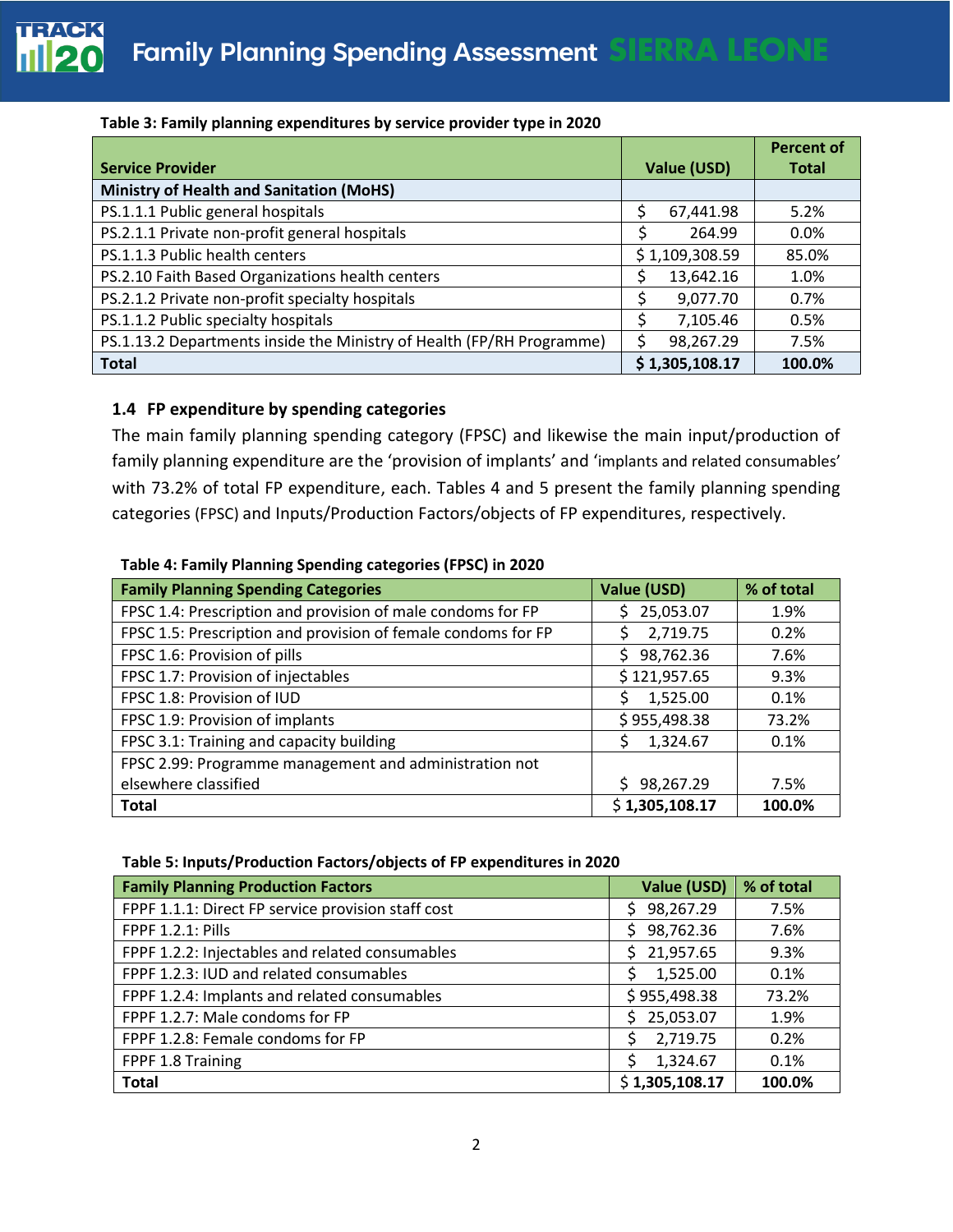

## **2. Flow of Funds for Family Planning services from the Government**

The Ministry of Finance (MoF) is the main source of Government spending on FP services in Sierra Leone. MoF provides the FP funds through the national budget to the Directorate of Reproductive and Child Health (DRCH), the National Medical Stores Agency (NMSA) and District Medical Stores (DMS) of the Ministry of Health and Sanitation (MoHS) and the provincial entities including the municipal and district councils as agents. The service providers comprise public, private and faithbased health facilities as well as the FP/RH Programme department which provides supervision and monitoring of FP services nationwide. Figure 1 shows the flow of funds for Family Planning services from the Government.



#### **Figure 1: Flow of funds for Family Planning services from the Government**

## **3. Family Planning Spending Estimation Method**

The FPSA2020 data was collected on financial and non-financial resources from MoF (main financing source of the Government), financing agents and service providers in 2020 financial year using the standard data collection tools/questionnaires of Avenir Health. Both top-down and bottom-up approaches were adopted to collect the data. By top-down approach, data was primarily collected from the financing source and financing agents. Using the bottom-top approach, enumerators collected data from the service providers in all 16 districts. The service providers included both public and private primary health facilities as well as health centers of faith-based organizations (FBOs) that provide FP services at no cost to clients and FP/RH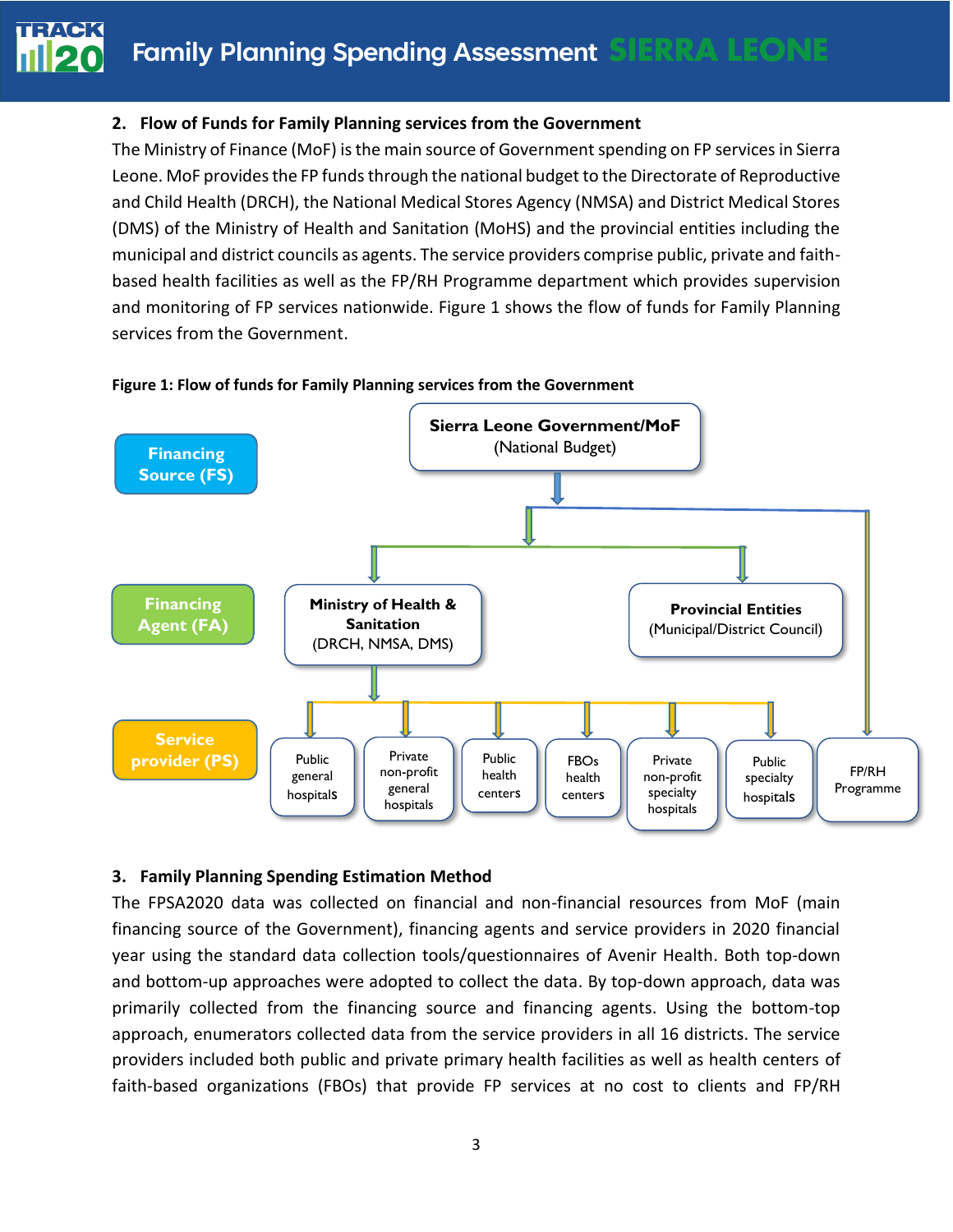

programme. Whilst the public and private hospitals directly provided data themselves, data from the primary health facilities (public and private) was obtained through the District Health Management Teams (DHMTs) that regularly compile all health-related data (including data on FP services) of the health facilities. Data from financing sources and agents were triangulated with that from the service providers.

Expenditure data on financial resources were provided in the local currency (SLL), which was converted to foreign currency mainly United States dollar (US\$) using the average foreign exchange rate (US\$1 = SLL 9,813.76) of the survey year. For non-financial resources, monetary value was computed using the unit cost (in US\$) from the Procurement Unit of the National Central Medical Store (NCMS) that procures all health products include FP commodities.

Data was entered into the FPSA Data Processing tool designed by Track20 for data entry and analysis. Results/tables were produced using the pivot tables of the tool. The FPSA results/tables were presented to key FP stakeholders in a validation workshop who provided useful comments for the finalization of this report.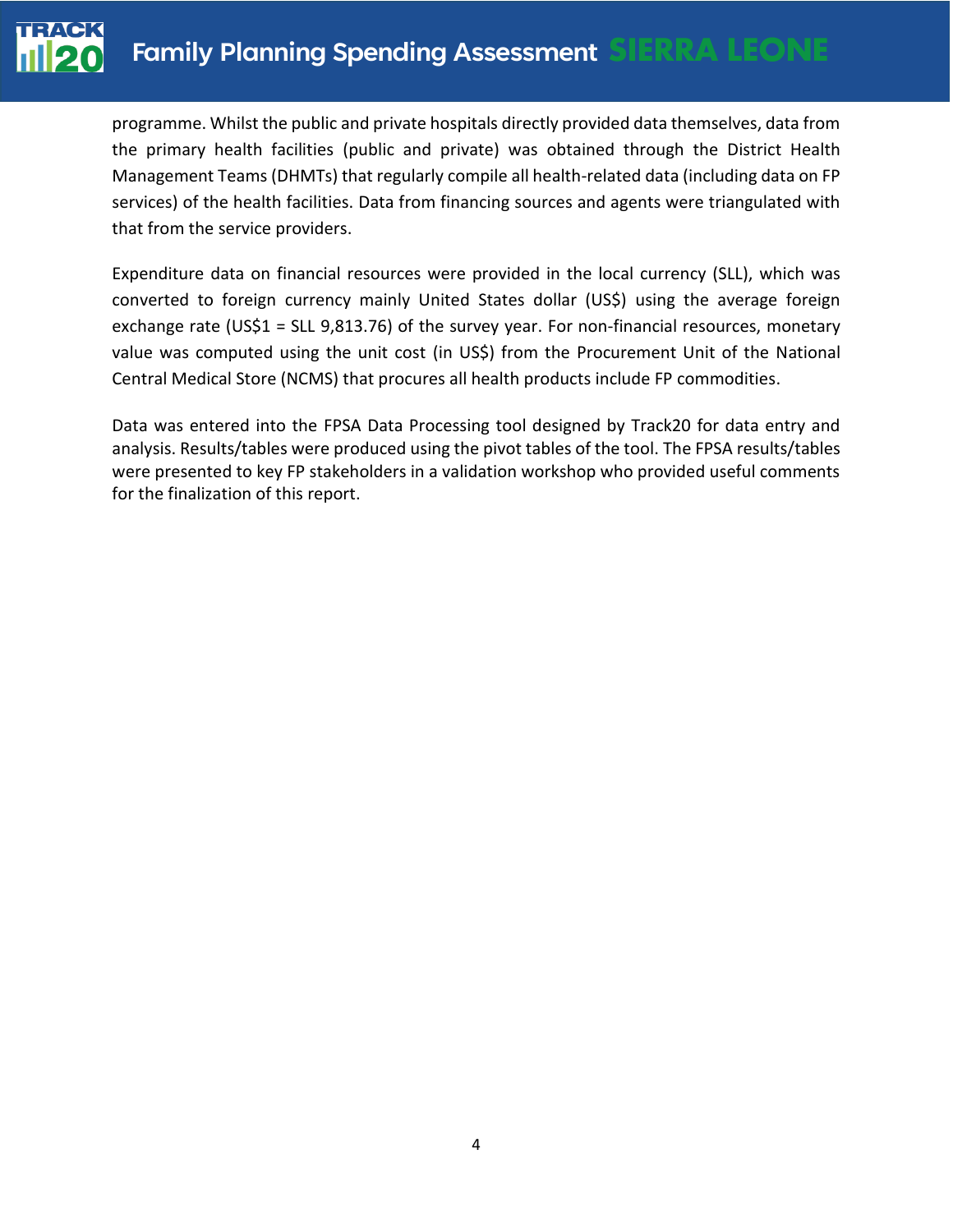

## **ANNEX**

## **A1. Background of FPSA2020**

Family planning (FP), which is characterized by use of contraceptive methods to limit/space births or delay pregnancy, is one of the most cost-effective interventions to prevent maternal, infant and child deaths. Having made a steady progress in the use of contraceptive methods in the past decade, the Government of Sierra Leone (GoSL) is committed to reposition FP services and improve access to quality FP services through addressing financing, supply chain and adolescent health. The commitments focus on diversification of FP resource base, improving access to FP commodities, improving adolescent health and reducing teenage pregnancy. Track20 is a Bill and Melinda Gates Foundation (BMGF) funded project that tracks progress in family planning (FP) towards the goals of the Family Planning 2030 project. One of its activities is to track FP expenditures through Family Planning Spending Assessment (FPSA).

FPSA) is a comprehensive and systematic resource tracking method used to measure the flow of resources for the implementation of family planning (FP) in Track20 project implementing countries. This expenditure tracking method considers resources flow (both financial and nonfinancial) from their origin to the end point of FP service delivery among the different institutions involved. Tracking is done from financing sources through financing agents to the different providers of services.

The specific objectives of the FPSA are to:

- Determine the total FP expenditures in the latest available financial year/calendar year from different sources including:
	- o Government (national/central and sub-national/local government administrations).
	- o International partners (bilateral and multilateral).
	- o Private entities
	- o Non-governmental organizations/faith-based organizations (NGOs/FBOs).
	- o Out-of-pocket (OOPs) by households.
- Determine the FP expenditures by providers, spending categories and factors of production/inputs of expenditures.

The assessment is adapted from the National AIDS Spending Assessment (NASA) used to track resources for HIV and AIDS responses in countries. By adopting the NASA methodology, FPSA is based on standardized methods, definitions and accounting rules of the globally available and internationally accepted System for National Accounts (SNA) and National Health Accounts (NHA). It follows the basic framework and templates of the NHA and emphases the multisectorial approach to the provision of FP. The FPSA methodology reconstructs the financial transactions relating to FP. A transaction is a transfer of resources between different economic agents and follows the money through the financing sources, buyers and providers and the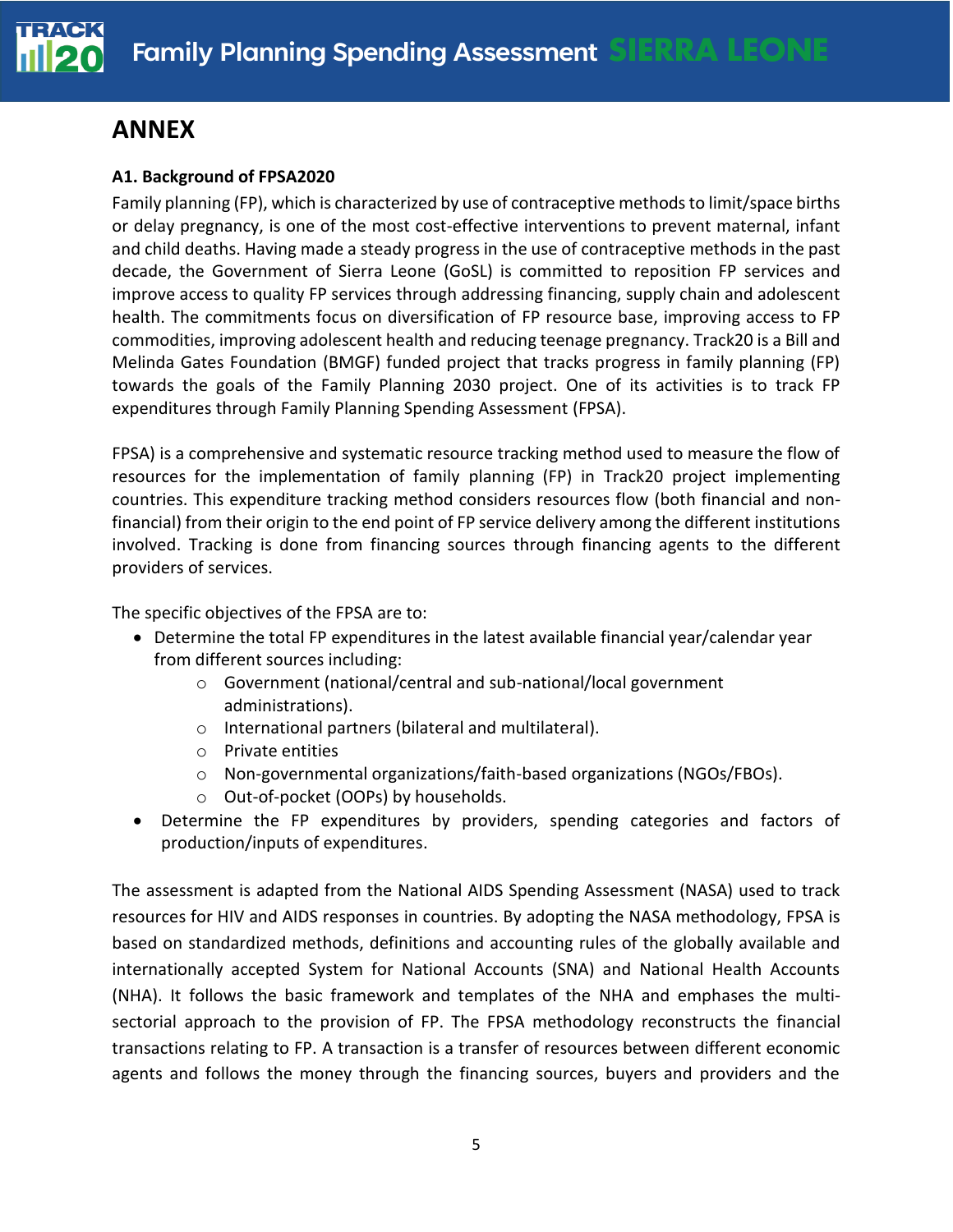description of its factors of the production function. The financial transactions are reconstructed by identifying three dimensions: *financing, provision and use*.

The FPSA2020 is the second round of FP spending assessment in Sierra Leone and focuses on FP expenditure from the Government of Sierra Leone (GoSL) only; that is, considering the Government as the financing source only.

## **A.2 Final Results/Tables**

The results/tables present FP expenditures incurred by the Government of Sierra Leone (GoSL) as the only financing source. Based on analysis of data collected, five results/tables are presented which include:

- Table 1: Financing sources from government in 2020: central and decentralized/local levels
- Table 2: Family planning expenditures by financing agents in 2020
- Table 3: Family planning expenditures by service provider type in 2020
- Table 4: Family Planning Spending Categories (FPSC) in 2020
- Table 5: Inputs/Production Factors/objects of FP expenditures in 2020

## **A.3 Comments from Stakeholders on FPSA Results**

- 1) The FP stakeholders presumed that the estimated FP expenditures in 2020 from the GoSL would have been overstated by the service providers (hospitals and DHMTs) who provided the FPSA data. The view of the stakeholders during the validation workshop was that the service providers could have not been able to clearly identify the actual sources of FP resources (financial and non-financial). The providers had assumed the source of the FP resources was the Government since they received the resources from NMSA; the government agency that is responsible for procuring, storing and distribution of health products including FP commodities. This cannot be the case as the international partners (mainly UNFPA and FCDO) have been the main source that provide FP resources to NMSA.
- 2) The stakeholders advised the consultant to verify the FP expenditures from NMSA and only the Agency can appropriately identify the various sources of FP resources. NMSA receives or procures and distributes all maternal health medicines and FP commodities on behalf of the Government and international partners.
- 3) According to the Directors of Operations and Finance, NMSA received around US\$ 1 million in 2020 from MoF/GoSL for the procurement of all maternal health medicines and FP commodities. Since the money was not enough, the Agency requested the international partners (UNFPA and FCDO) to procure the FP commodities. Therefore, the Agency used the money they received from the Government to procure the maternal health medicines only. On that note, Government spending on FP commodities in 2020 was zero except for